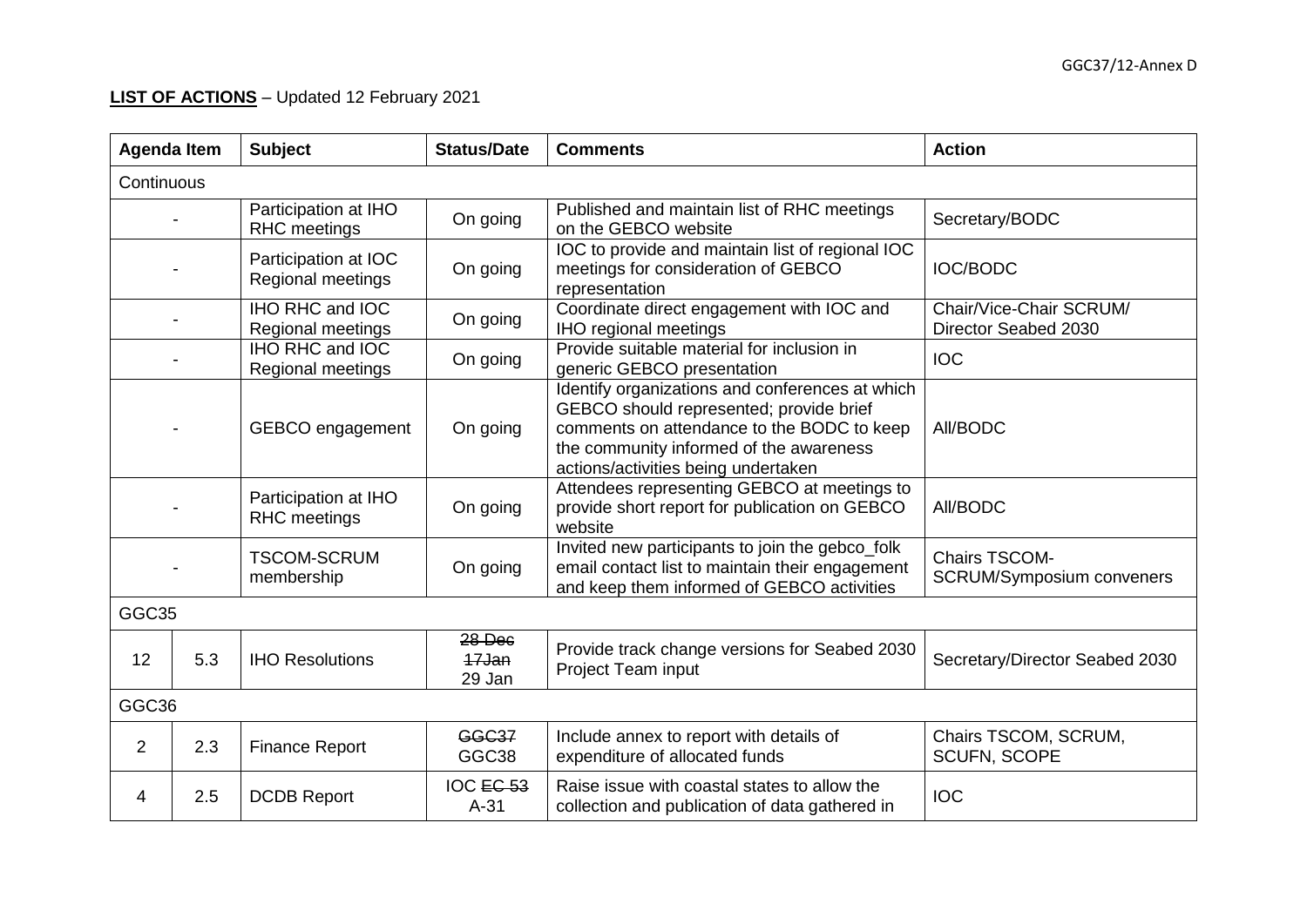|                |      |                                                                                                                      |                       | their waters of national jurisdiction in support of<br>Seabed 2030 and the CSB initiatives               |                                                     |
|----------------|------|----------------------------------------------------------------------------------------------------------------------|-----------------------|----------------------------------------------------------------------------------------------------------|-----------------------------------------------------|
| 5              | 2.5  | <b>DCDB Report</b>                                                                                                   | <b>GGC37</b><br>GGC38 | Develop joint statement in support of data<br>gathering in support of GEBCO                              | <b>IOC/IHO</b>                                      |
| 6              | 2.5  | <b>DCDB Report</b>                                                                                                   | On going              | Coordinate direct engagement with IOC and<br><b>IHO regional meetings</b>                                | Chair/Vice-Chair SCRUM/<br>Director Seabed 2030     |
| $\overline{7}$ | 2.9  | <b>GGC37</b><br>Incorporate Outreach website content into<br><b>SCOPE Report</b><br>GGC38<br><b>GEBCO</b> website    |                       | <b>BODC/Chair SCOPE</b>                                                                                  |                                                     |
| 8              | 3.2  | Provide a copy of the Map the Gaps articles of<br>29 Jan<br>NF Programmes<br>incorporation to the GGC                |                       | <b>Tim Kearns</b>                                                                                        |                                                     |
| 16             | 7.2  | Seabed 2030                                                                                                          | <b>GGC37</b><br>GGC38 | Generate two year rolling calendar of hosts for<br>subordinate bodies and symposium                      | Chairs TSCOM/SCRUM/SCOPE,<br>Symposium co-conveners |
| 19             | 7.2  | Seabed 2030                                                                                                          | 17 Jan<br>30 Apr      | Develop GGC position on CSB and draft GGC<br>paper in cooperation with appropriate<br>subordinate bodies | <b>DCDB/Evert Flier/David Millar</b>                |
| 20             | 7.2  | Seabed 2030                                                                                                          | $17$ Jan<br>30 Apr    | Develop implementation plan for the<br>communication of the CSB position                                 | <b>DCDB/Evert Flier/David Millar</b>                |
| GGC37          |      |                                                                                                                      |                       |                                                                                                          |                                                     |
| 1              | 2.10 | NF related<br>Provide recommendations for future of<br>30 Apr<br>Programme Management Committee to GGC<br>programmes |                       | <b>Robin Falconer</b>                                                                                    |                                                     |
| $\overline{2}$ | 2.10 | NF related<br>programmes                                                                                             | 19 Feb                | Record in GGC37 meeting report GGC thanks<br>to NF for ongoing support                                   | Chair/Secretary                                     |
| 3              | 4.1  | Seabed 2030                                                                                                          | GGC38                 | Conduct in-depth assessment for calculating 'Y'<br>component in 'X+Y+Z=100%' equation                    | <b>TSCOM</b>                                        |
| 4              | 4.1  | Seabed 2030                                                                                                          | GGC38                 | Investigate embargoed data holdings by<br>national HOs                                                   | Seabed 2030                                         |
| 5              | 4.1  | Propose to Chair intersessional reporting<br>Seabed 2030<br>26 Feb<br>Seabed 2030<br>meeting dates                   |                       |                                                                                                          |                                                     |
| 6              | 5.2  | <b>GEBCO</b><br>Communications and<br><b>Outreach Strategy</b>                                                       | 2 Jul                 | Transition SCOPE website to GEBCO website                                                                | SCOPE/BODC                                          |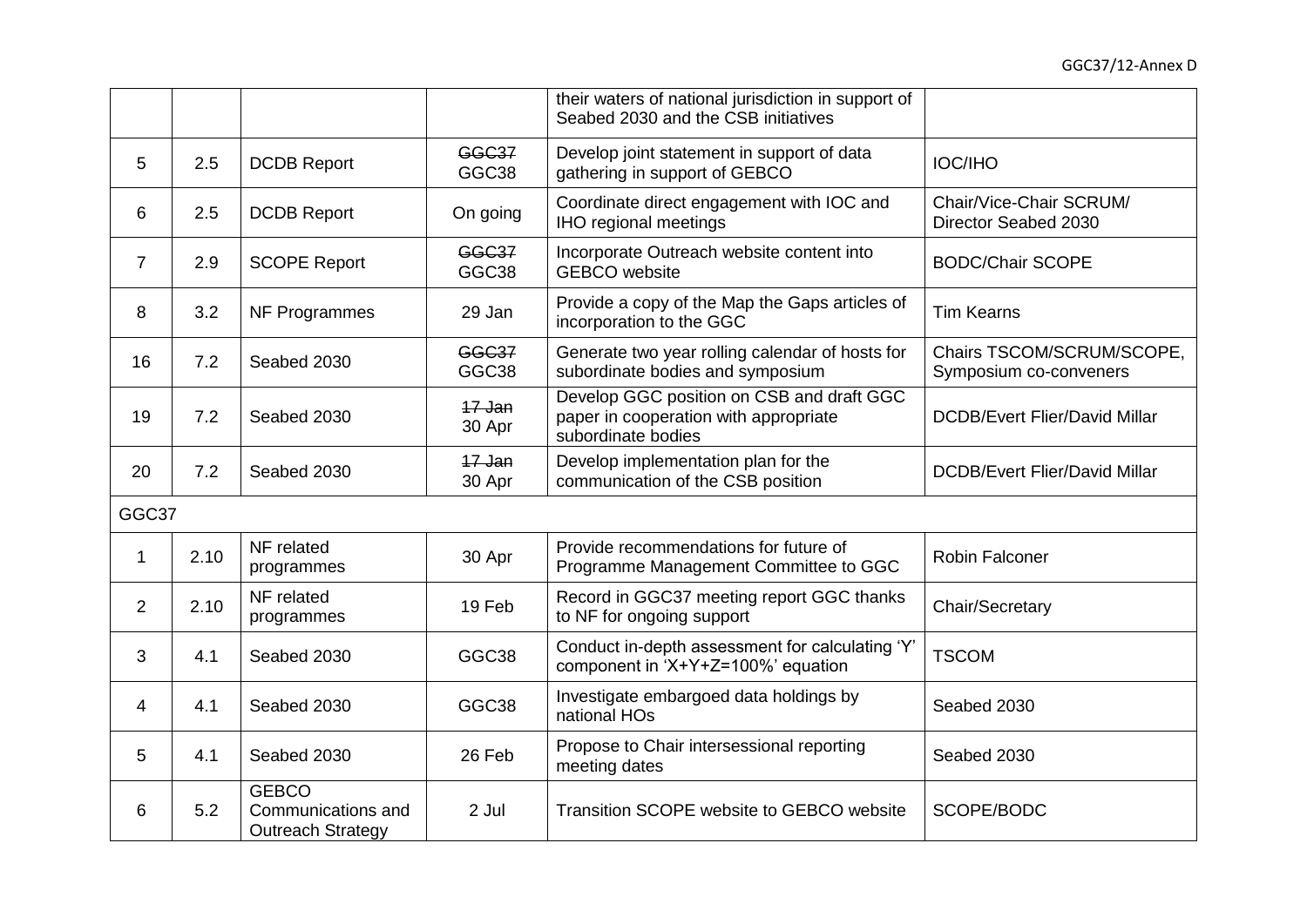| $\overline{7}$ | 6.1.1.2 | <b>TSCOM WP</b>                     | 2 Apr                       | Confirm cost of converting B-11 to e-<br>Publication format and commence process                                                       | <b>TSCOM</b>                                        |
|----------------|---------|-------------------------------------|-----------------------------|----------------------------------------------------------------------------------------------------------------------------------------|-----------------------------------------------------|
| 8              | 6.1.1.2 | <b>TSCOM WP</b>                     | 26 Mar                      | Identify suitable individual to represent GEBCO<br>Project on the IOC Working Group on User<br>Requirements and Contributions to GEBCO | Chair/Vice-Chair                                    |
| 9              | 6.2.1   | <b>GEBCO WP</b>                     | 19 Feb                      | Add line to GGC WP budget to support<br>activities of Fund Raising Working Group                                                       | <b>David Millar</b>                                 |
| 10             | 8.2     | <b>GGC Membership</b>               | 26 Feb                      | Inform GGC Chair of proposed nominations to<br>fill IOC vacancies                                                                      | <b>IOC</b>                                          |
| 11             | 10      | <b>Next Meeting</b>                 | 26 Mar                      | Investigate and provide dates and location for<br>next Sub-Committee and Symposium meetings                                            | Secretary/S-C Chairs/Symposium                      |
| 12             | 11.1    | <b>AOB</b>                          | 26 Feb                      | Investigate way forward for NF Programme<br>Management Committee (see Action 1)                                                        | Chair                                               |
| 13             | 10      | GEBCO Week 2021                     | 26 Mar                      | Identify host and dates for 2021 Sub-<br>Committee and Symposium                                                                       | Chairs TSCOM/SCRUM/SCOPE,<br>Symposium co-conveners |
| 14             | 10      | GGC38                               | 29 Jan                      | Confirm dates for GGC38 in Monaco                                                                                                      | Chair/Secretary                                     |
| 15             | 12      | <b>Action List</b>                  | GGC37                       | Keep IHO and the Chair and vice-Chair<br>informed of progress with allocated actions                                                   | All                                                 |
| 16             | 12      | <b>GGC37 Draft Report</b>           | $29$ Jan<br><b>Complete</b> | Draft to be circulated for comment                                                                                                     | Secretary                                           |
| 17             | 12      | <b>GGC37 Draft Report</b>           | $12$ Feb<br>Complete        | All to provide comments on draft report                                                                                                | AH                                                  |
| 48             | 12      | <b>GGC37 Final Report</b>           | $26$ Feb<br>Complete        | Publish final report                                                                                                                   | Secretary                                           |
| 19             | 12      | Report to<br><b>IRCC13/IOC A-30</b> | 7 May/30 Apr                | Draft report for review and amendment.                                                                                                 | Chair/vice-Chair/Secretary                          |

## **LIST OF DECISIONS** – 20 January 2021

| Agenda Item | Number | Decision                                                                    |
|-------------|--------|-----------------------------------------------------------------------------|
| ن. ا        |        | $\sim$ $\sim$ $\sim$ $\sim$<br>⊧adopted<br>l aqenda<br>meeting<br>יי<br>. . |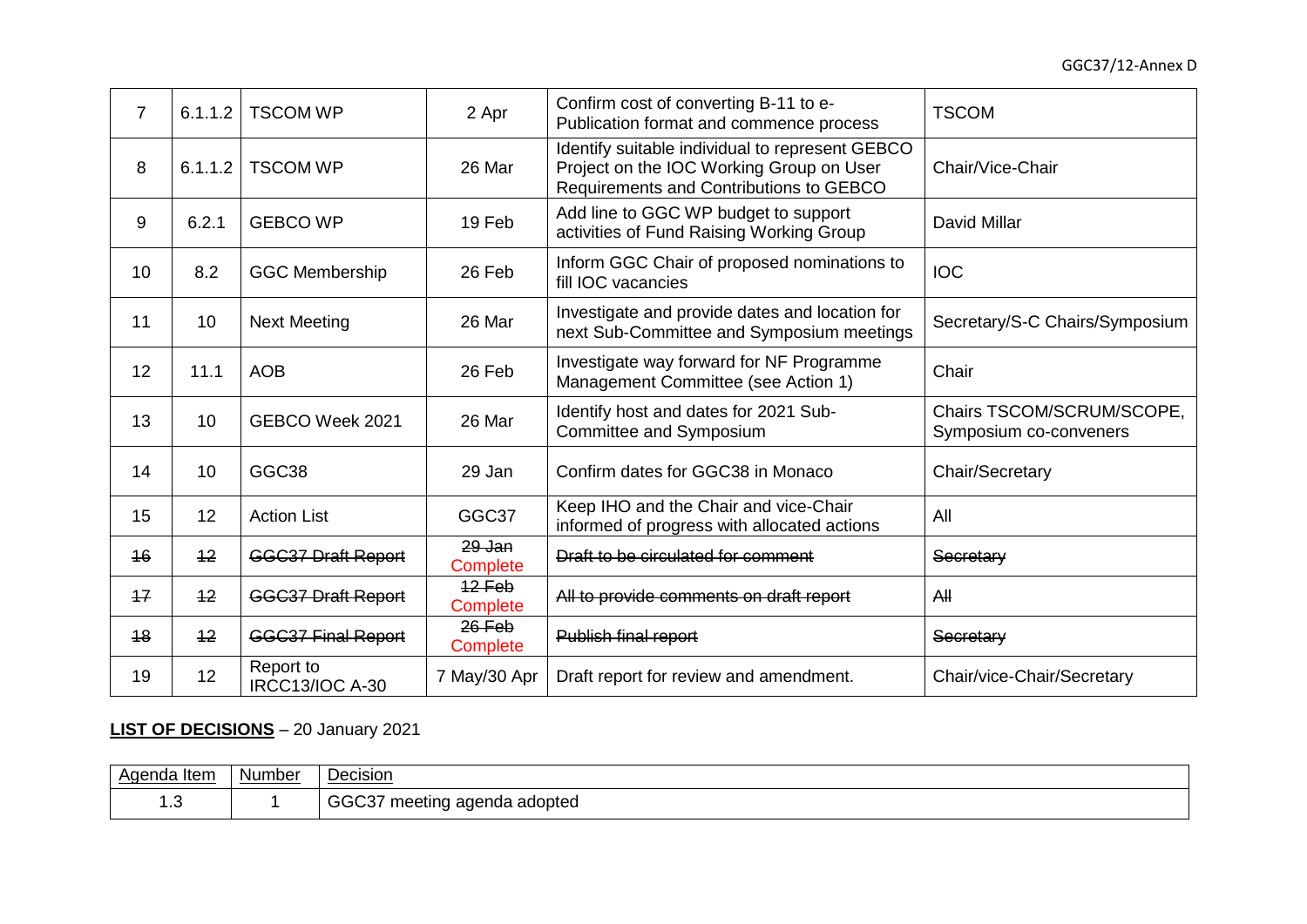| 1.3     | 2              | GGC36 meeting report approved                                                                                                                                                                                                                                                                                                                                                    |
|---------|----------------|----------------------------------------------------------------------------------------------------------------------------------------------------------------------------------------------------------------------------------------------------------------------------------------------------------------------------------------------------------------------------------|
| 2.10    | 3              | The GGC acknowledged with grateful thanks the ongoing support provided by the Nippon Foundation to a<br>number of areas within the GEBCO Project, in particular the ongoing support to the UNH Ocean Mapping<br>Programme for the Nippon Foundation-GEBCO training programme and the considerable support and<br>engagement on the Nippon-Foundation - GEBCO Seabed 2030 Project |
| 3.1     | $\overline{4}$ | <b>GGC ToRs confirmed</b>                                                                                                                                                                                                                                                                                                                                                        |
| 4.1     | 5              | The GGC agreed that the Seabed 2030 Project should report on a triannual basis, twice intersessionally and at<br>the GGC, dates to be determined by the Director                                                                                                                                                                                                                 |
|         | 6              | It was agreed that a draft version should be generated for consideration by the GGC prior to submission to IHO<br>IRCC and IOC Assembly 31 to seek approval of the respective Member States                                                                                                                                                                                      |
| 4.3     | $\overline{7}$ | The GGC endorsed the Year 4 Work Plan and budget                                                                                                                                                                                                                                                                                                                                 |
| 5.2     | 8              | It was agreed the World Map production should be under SCOPE                                                                                                                                                                                                                                                                                                                     |
| 5.2     | 9              | The GGC supported the initiatives to improve the use of social network use                                                                                                                                                                                                                                                                                                       |
| 5.2     | 10             | The GGC supported the proposal to review the World Map Production Principles and submit a draft revision to<br>the GGC                                                                                                                                                                                                                                                           |
| 6.1.1.1 | 11             | The GGC approved the SCUFN Work Plan and budget allocations                                                                                                                                                                                                                                                                                                                      |
| 6.1.1.2 | 12             | GGC approved the nomination of a representative of the GEBCO Project on the IOC Working Group on User Requirements<br>and Contributions to GEBCO                                                                                                                                                                                                                                 |
| 6.1.1.2 | 13             | The GGC approved the TSCOM Work Plan and budget allocations                                                                                                                                                                                                                                                                                                                      |
| 6.1.1.2 | 14             | The GGC supported the intension of TSCOM to confirm the actual cost of converting B-11 into an e-Publication<br>and to commence the process                                                                                                                                                                                                                                      |
| 6.1.12  | 15             | The GGC supported the initiative of a coordinated TSCOM/SCRUM/DCDB effort in collaboration with Seabed<br>2030 to investigate the development of Web Services applications                                                                                                                                                                                                       |
| 6.1.1.3 | 16             | The GGC approved the SCRUM Work Plan and budget allocations                                                                                                                                                                                                                                                                                                                      |
| 6.1.1.3 | 17             | The GGC endorsed the generation of a harmonised GEBCO slide deck with a standard template for use by all<br>GEBCO presentations and to be posted on the GEBCO website                                                                                                                                                                                                            |
| 6.1.1.4 | 18             | GGC approved the SCOPE Work Plan and budget allocations.                                                                                                                                                                                                                                                                                                                         |
| 6.2.1   | 19             | Circulate the consolidated GEBCO Work Planning with the draft meeting report                                                                                                                                                                                                                                                                                                     |